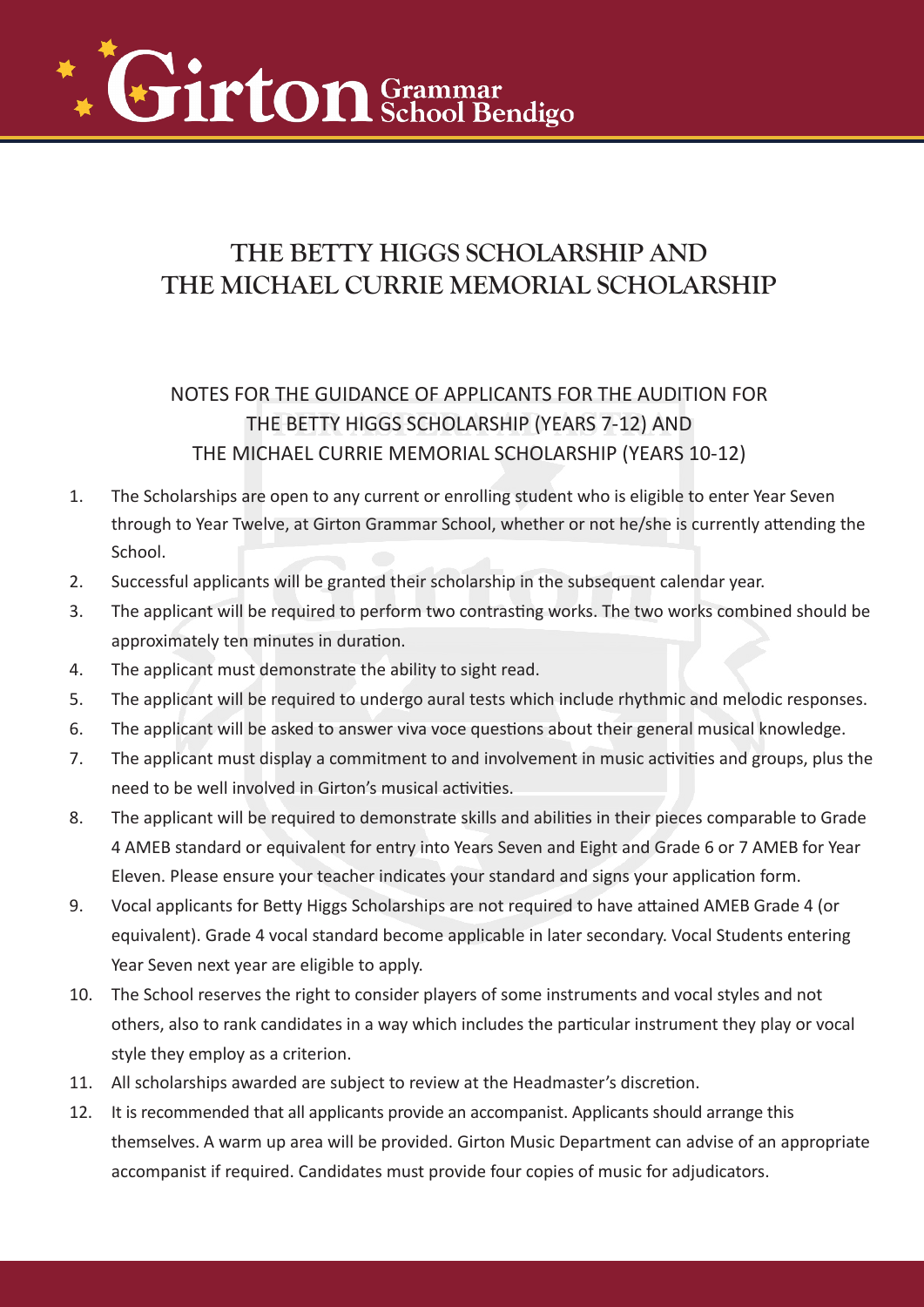

#### THE BETTY HIGGS AND MICHAEL CURRIE MEMORIAL SCHOLARSHIP **APPLICATION FORM**

(Please attach additional information to this form if required)

|                                                             | PLEASE INDICATE WHICH SCHOLARSHIP YOU ARE APPLYING FOR: Betty Higgs □ Michael Currie □ |                                                                                                                                                                                                                               |
|-------------------------------------------------------------|----------------------------------------------------------------------------------------|-------------------------------------------------------------------------------------------------------------------------------------------------------------------------------------------------------------------------------|
|                                                             |                                                                                        |                                                                                                                                                                                                                               |
|                                                             |                                                                                        |                                                                                                                                                                                                                               |
|                                                             |                                                                                        |                                                                                                                                                                                                                               |
|                                                             |                                                                                        |                                                                                                                                                                                                                               |
|                                                             | Name of current school attended: NAME ANTICA AVANIAA                                   | Year level: The control of the control of the control of the control of the control of the control of the control of the control of the control of the control of the control of the control of the control of the control of |
|                                                             |                                                                                        |                                                                                                                                                                                                                               |
|                                                             |                                                                                        |                                                                                                                                                                                                                               |
|                                                             | Musical Experience: (List all accomplishments including Examinations/Grades attained)  |                                                                                                                                                                                                                               |
|                                                             |                                                                                        |                                                                                                                                                                                                                               |
|                                                             |                                                                                        |                                                                                                                                                                                                                               |
|                                                             |                                                                                        |                                                                                                                                                                                                                               |
| Current Musical Ensembles: (School or other)                |                                                                                        |                                                                                                                                                                                                                               |
|                                                             |                                                                                        |                                                                                                                                                                                                                               |
|                                                             |                                                                                        |                                                                                                                                                                                                                               |
|                                                             |                                                                                        |                                                                                                                                                                                                                               |
|                                                             |                                                                                        | Other Interests: (Include Sports/Games/Hobbies/Activities at School or in Clubs etc. List any attainments of note)                                                                                                            |
|                                                             |                                                                                        |                                                                                                                                                                                                                               |
|                                                             |                                                                                        |                                                                                                                                                                                                                               |
| Preferred VCE Subjects (if entering Years Eleven or Twelve) |                                                                                        |                                                                                                                                                                                                                               |
|                                                             |                                                                                        |                                                                                                                                                                                                                               |
|                                                             |                                                                                        |                                                                                                                                                                                                                               |
|                                                             |                                                                                        |                                                                                                                                                                                                                               |
|                                                             | Is there any other information which you believe would assist us in our selection?     |                                                                                                                                                                                                                               |
|                                                             |                                                                                        |                                                                                                                                                                                                                               |
|                                                             |                                                                                        |                                                                                                                                                                                                                               |
| <b>Musical Teacher support statement:</b>                   |                                                                                        |                                                                                                                                                                                                                               |
|                                                             |                                                                                        |                                                                                                                                                                                                                               |
|                                                             |                                                                                        |                                                                                                                                                                                                                               |
|                                                             |                                                                                        |                                                                                                                                                                                                                               |
|                                                             |                                                                                        |                                                                                                                                                                                                                               |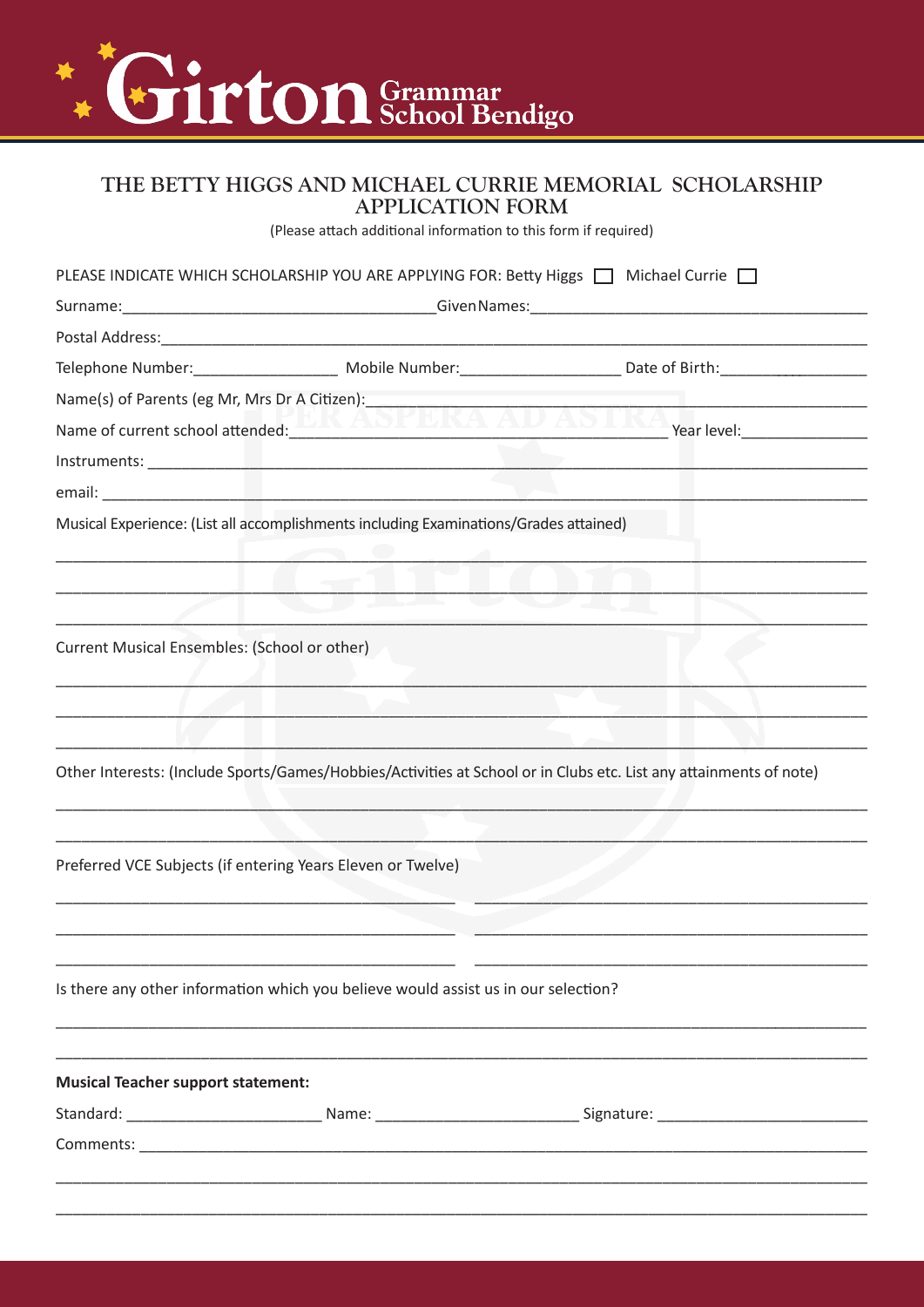

### **THE BETTY HIGGS SCHOLARSHIP AND THE MICHAEL CURRIE MEMORIAL MUSIC SCHOLARSHIP**

**Mrs Betty Higgs** is an outstanding teacher who displays compassion, strength of character and a wonderful sense of dedication and commitment to her students and the entire school community. Mrs Higgs' love for Music and the Arts shines through her teaching practices. Her dedication to her students is unwavering. The countless hours that Mrs Higgs has contributed to the Music curriculum and co-curriculum of the School for over a decade is a shining example of her passion for the musical life of Girton Grammar School. The Girton Grammar School Board has honoured Mrs Betty Higgs by naming the scholarships The Betty Higgs Music Scholarships.

The value of the Scholarship is a 15% rebate of tuition fees per annum, which is taken off the tuition fees normally paid. All other deposits and charges incurred are not affected by the Award. The Scholarship is held until the student departs the School having completed the VCE in the normal time at the end of Year Twelve subject to the conditions of its award. Current scholarship holders, if successful, may add it to their current award.

**Mr Michael Currie** was a highly respected Bendigo businessman who passed away suddenly at a young age. His family perpetuates his memory supporting this scholarship tenable at Girton. It is a major honour of the School and the previous holders have set excellent standards. The value of the Scholarship is a 15% rebate of tuition fees per annum, which is taken off the tuition fees normally paid. All other deposits and charges incurred are not affected by the Award. The Scholarship is held until the student departs the School having completed the VCE in the normal time at the end of Year Twelve subject to the conditions of its award. Current scholarship holders, if successful, may add it to their current award.